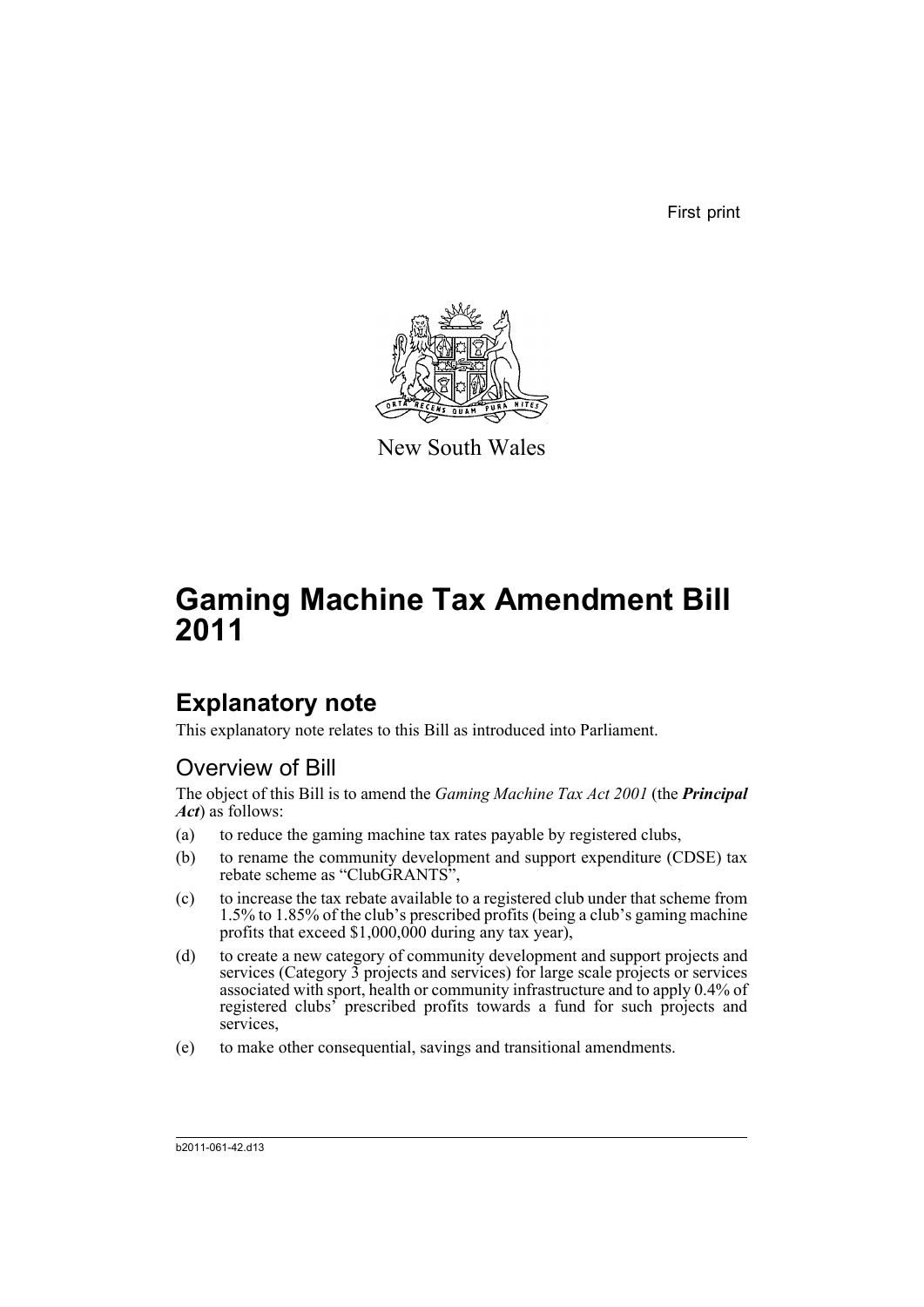Explanatory note

The effect of the amendments referred to in paragraphs (c) and (d) is that amounts equalling 2.25% of registered clubs' prescribed profits in every tax year are to be returned to the community from gaming machine tax receipts through ClubGRANTS (being 1.85% to clubs as ClubGRANTS tax rebates and 0.4% as payments to the ClubGRANTS Fund on behalf of clubs).

### Outline of provisions

**Clause 1** sets out the name (also called the short title) of the proposed Act.

**Clause 2** provides for the commencement of the proposed Act on 1 September 2011.

### **Schedule 1 Amendment of Gaming Machine Tax Act 2001 No 72**

#### **Reduction of gaming machine tax rates for registered clubs**

**Schedule 1 [4]** reduces the gaming machine tax payable by registered clubs for the 2011 and subsequent tax years. **Schedule 1 [3]** makes a consequential amendment.

At present, the tax rates range from 10% of gaming machine profits to 30.9% of gaming machine profits, with the first \$200,000 of profits being tax free. **Schedule 1 [4]** provides for tax rates in the 2011 tax year and subsequent tax years ranging from 10% of gaming machine profits to 28.4% of gaming machine profits. The first \$200,000 of profits remains tax free.

#### **Renaming community development and support expenditure (CDSE) tax rebate scheme as "ClubGRANTS"**

**Schedule 1 [5], [9], [11] and [13]** amend various provisions of the Principal Act to rename the community development and support expenditure (CDSE) tax rebate scheme as "ClubGRANTS".

#### **Increase of tax rebate available to a registered club**

**Schedule 1 [7]** increases the tax rebate available to a registered club under ClubGRANTS from 1.5% to 1.85% of the club's prescribed profits (being a club's gaming machine profits that exceed \$1,000,000 during any tax year). **Schedule 1 [1], [2], [8] and [12]** make consequential amendments.

#### **Creation of new ClubGRANTS category**

**Schedule 1 [6] and [10]** create a new category of community development and support projects and services under the ClubGRANTS scheme (to be called Category 3 projects and services) for large scale projects or services associated with sport, health or community infrastructure. The ClubGRANTS guidelines (formerly CDSE guidelines) will define Category 3 projects and services. That definition is to be settled in consultation with Clubs NSW.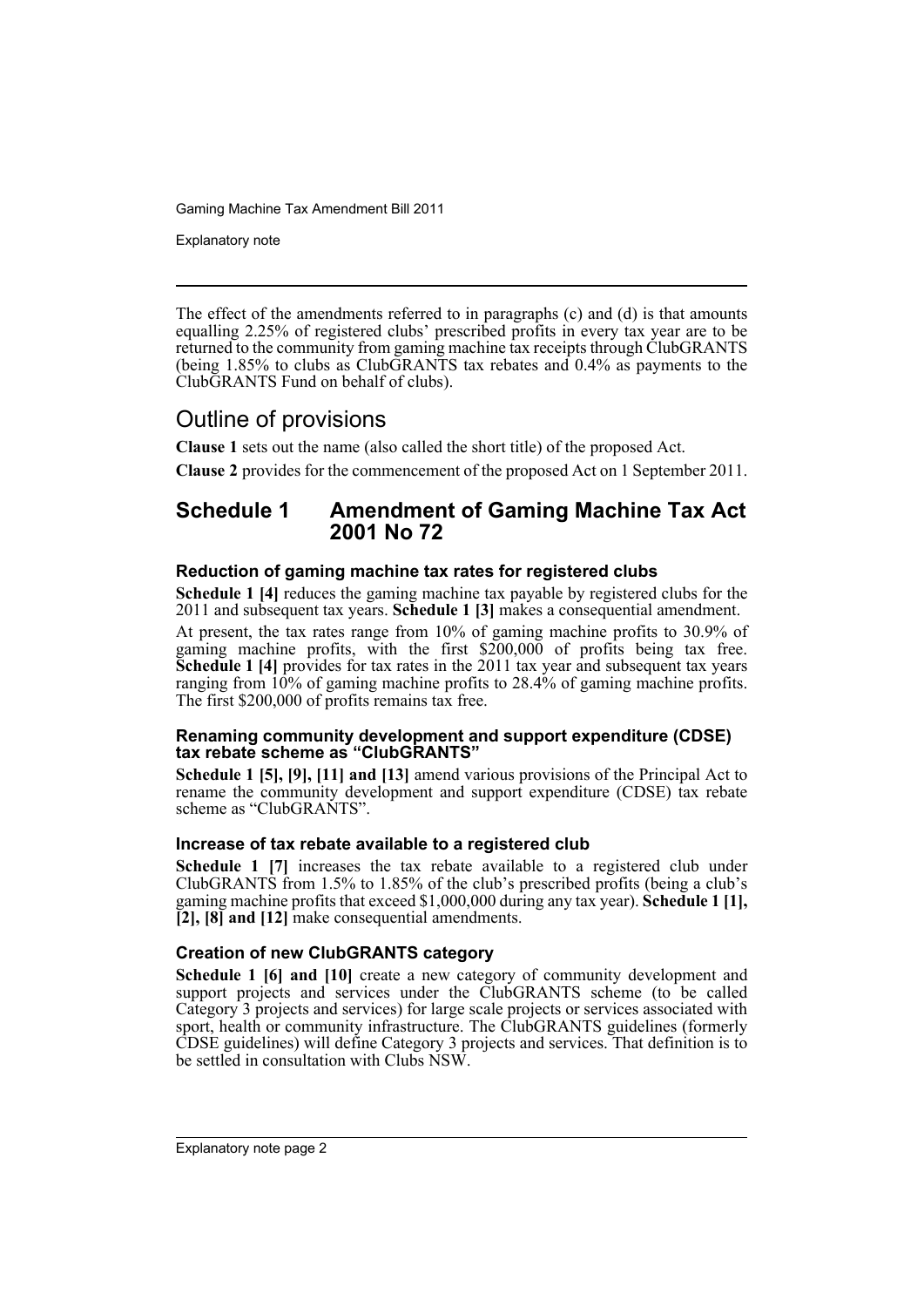Explanatory note

**Schedule 1 [10]** establishes the ClubGRANTS Fund and provides that amounts equal to 0.4% of each registered club's prescribed profits (being a club's gaming machine profits that exceed \$1,000,000 during any tax year) are appropriated from the Consolidated Fund to the ClubGRANTS Fund for such Category 3 projects and services. Registered clubs may also pay amounts into the ClubGRANTS Fund.

#### **Savings and transitional provisions**

**Schedule 1 [14] and [15]** make amendments of a savings and transitional nature.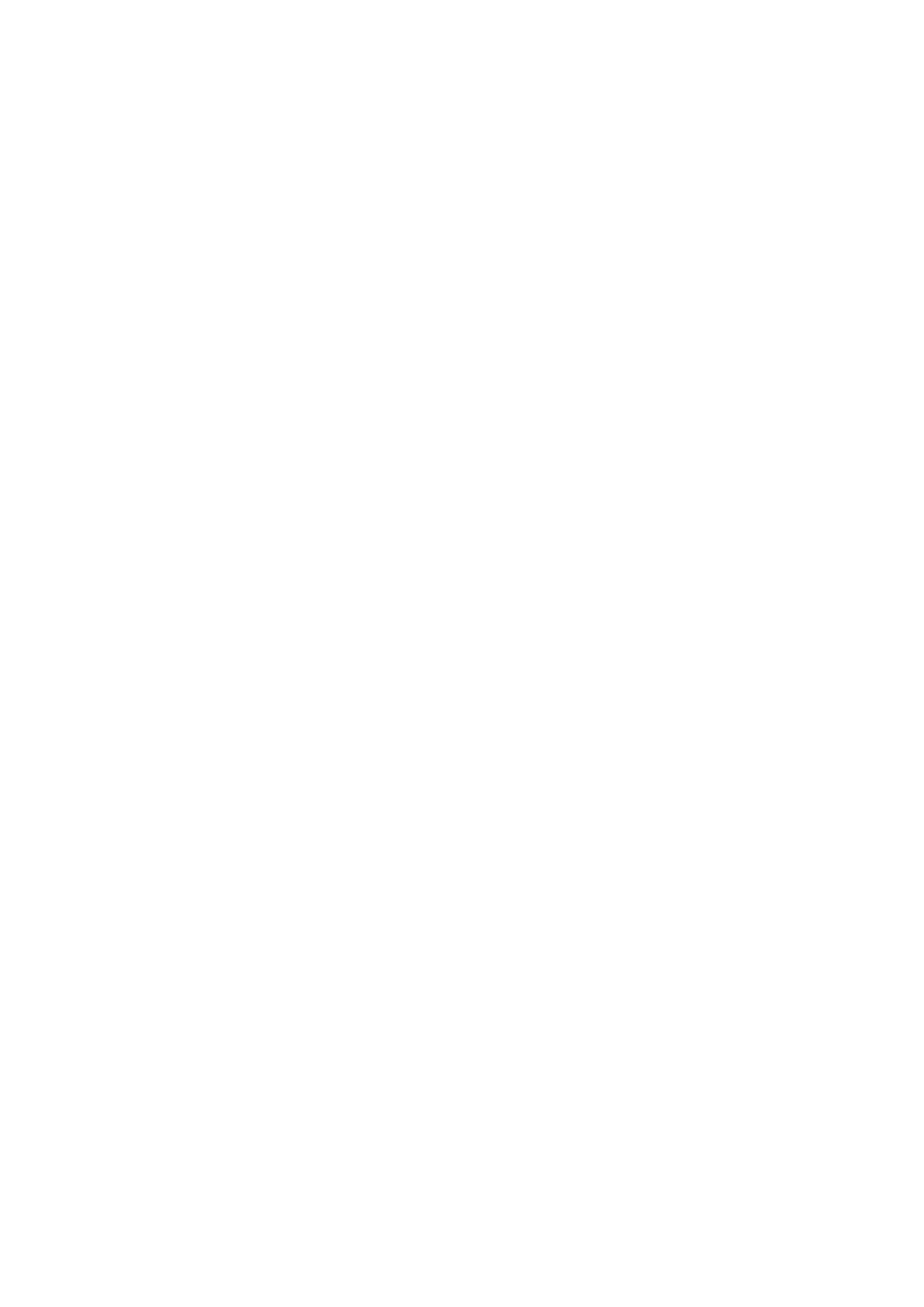First print



New South Wales

# **Gaming Machine Tax Amendment Bill 2011**

## **Contents**

|                                                           | Page |
|-----------------------------------------------------------|------|
| 1 Name of Act                                             |      |
| 2 Commencement                                            |      |
| Schedule 1 Amendment of Gaming Machine Tax Act 2001 No 72 | 3    |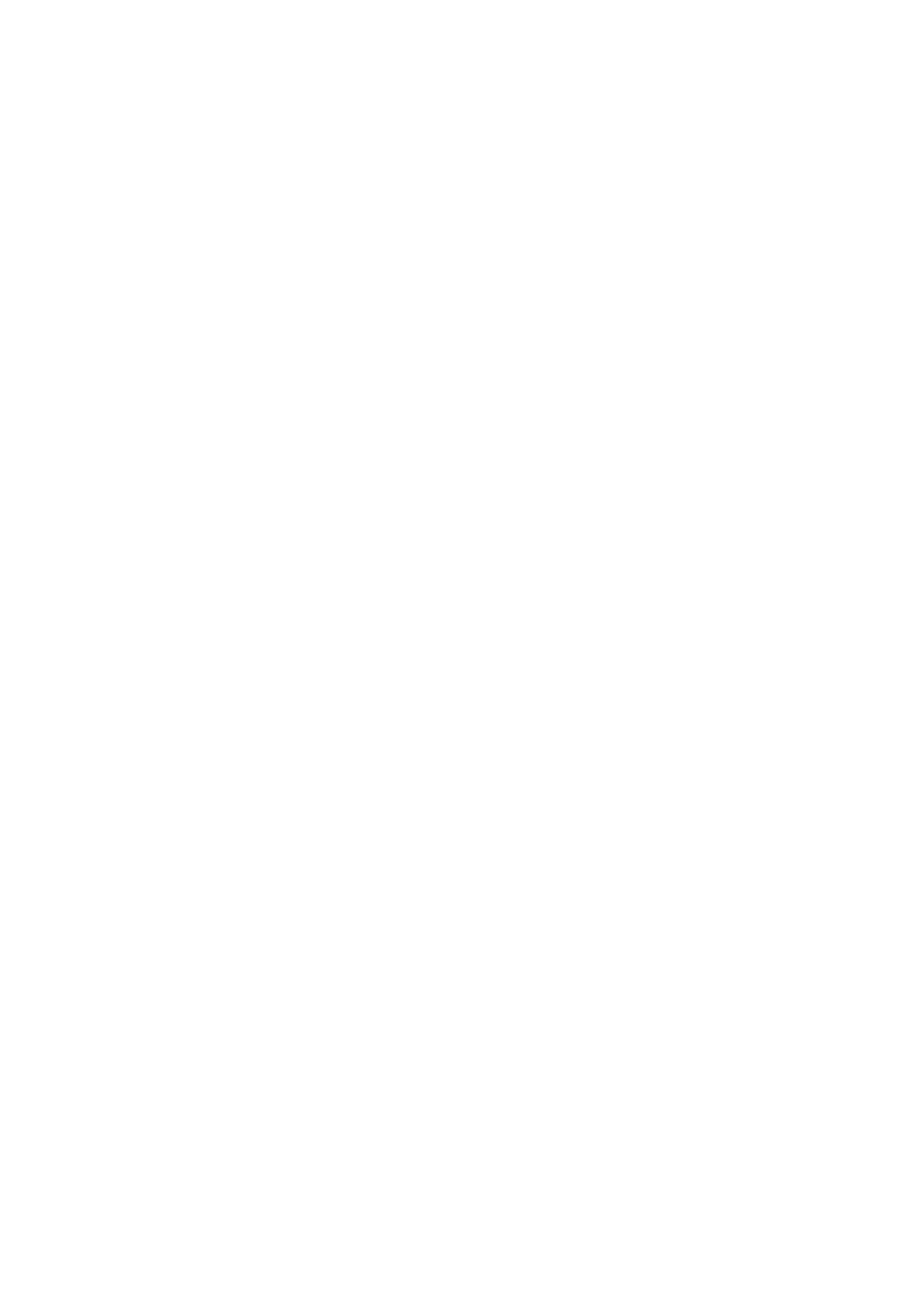

New South Wales

## **Gaming Machine Tax Amendment Bill 2011**

No , 2011

#### **A Bill for**

An Act to amend the *Gaming Machine Tax Act 2001* to make further provision in relation to gaming machine tax payable by registered clubs and the rebate available to those clubs for certain spending for community development and support; and for other purposes.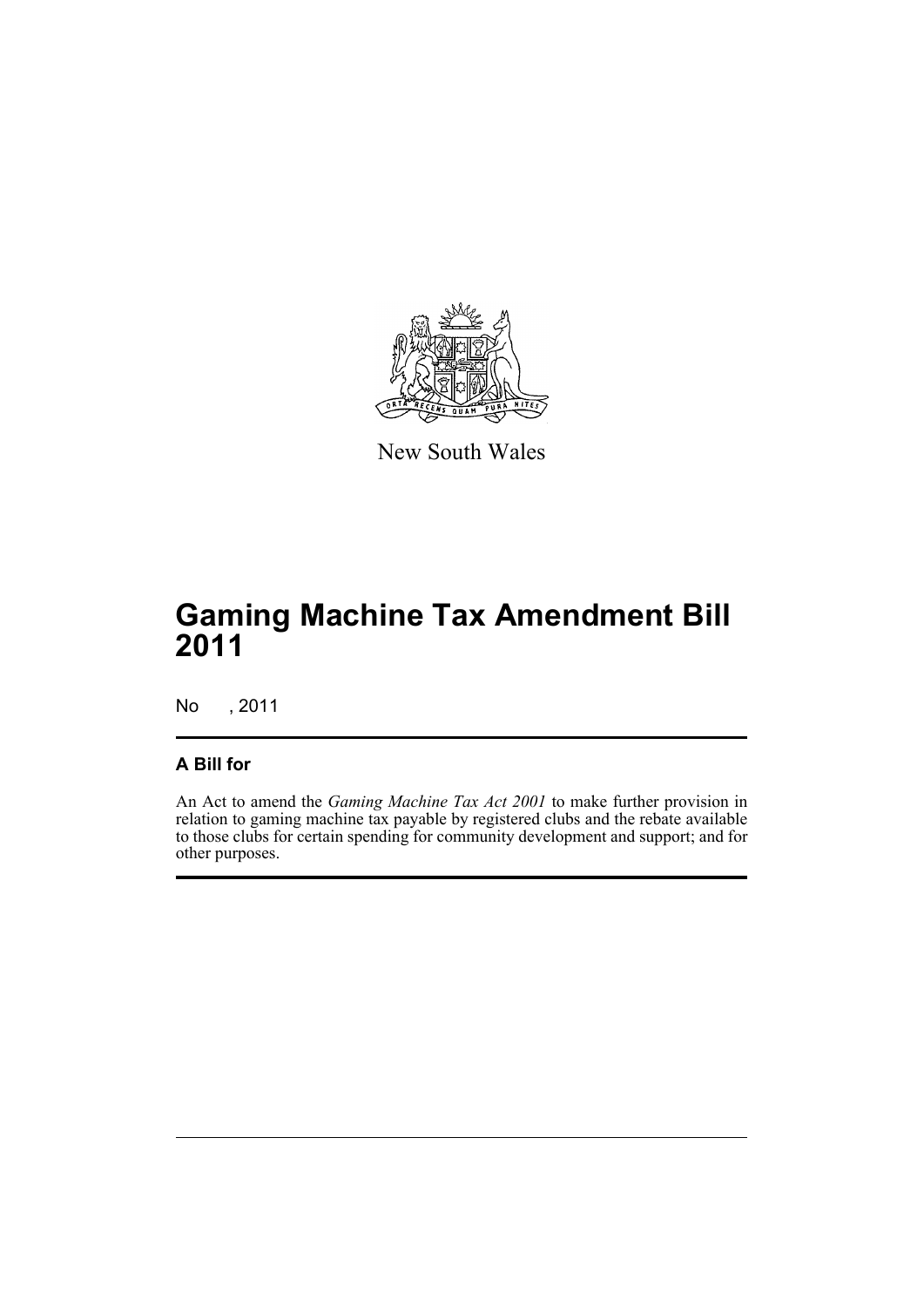<span id="page-7-1"></span><span id="page-7-0"></span>

|   | The Legislature of New South Wales enacts:                     |                |
|---|----------------------------------------------------------------|----------------|
| 1 | Name of Act                                                    | $\mathcal{P}$  |
|   | This Act is the <i>Gaming Machine Tax Amendment Act 2011</i> . | 3              |
|   | <b>Commencement</b>                                            | $\overline{a}$ |
|   | This Act commences on 1 September 2011.                        | 5              |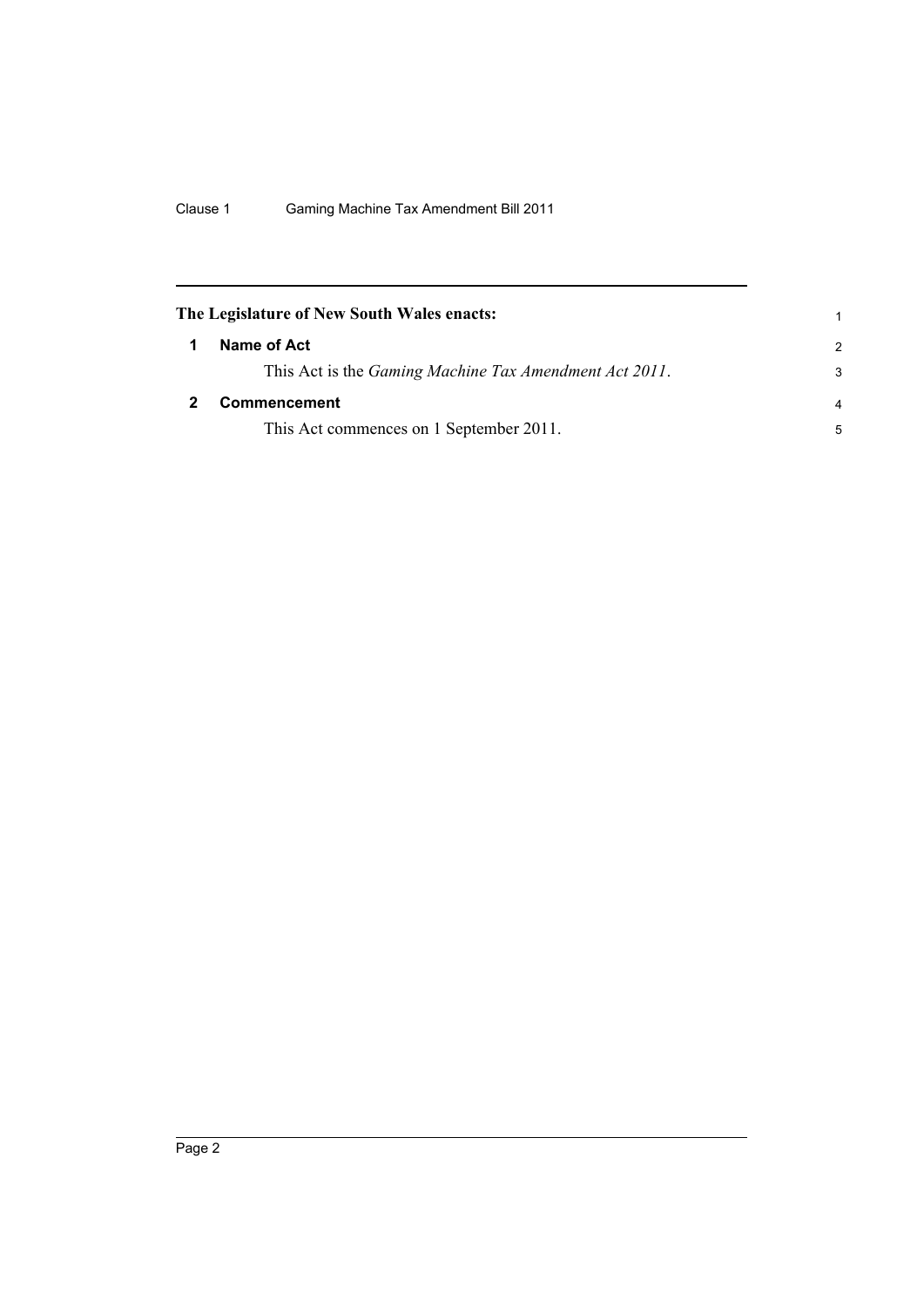Amendment of Gaming Machine Tax Act 2001 No 72 Schedule 1

<span id="page-8-0"></span>

| <b>Schedule 1</b><br><b>Amendment of Gaming Machine Tax Act</b><br>2001 No 72 |                                                                                                                                                                                                                     |                      |  |  |
|-------------------------------------------------------------------------------|---------------------------------------------------------------------------------------------------------------------------------------------------------------------------------------------------------------------|----------------------|--|--|
| [1]                                                                           | Section 15 Instalment rate for registered clubs                                                                                                                                                                     | $\mathsf 3$          |  |  |
|                                                                               | Omit "1.5" from section 15 (4). Insert instead "1.85".                                                                                                                                                              | 4                    |  |  |
| [2]                                                                           | Section 15 (4), note                                                                                                                                                                                                | 5                    |  |  |
|                                                                               | Omit "tax rate 2 becomes 19.5, instead of 21".                                                                                                                                                                      | 6                    |  |  |
|                                                                               | Insert instead "tax rate 2 becomes 18.05, instead of 19.9".                                                                                                                                                         | $\overline{7}$       |  |  |
| $[3]$                                                                         | Section 15A Tax rates for registered clubs                                                                                                                                                                          | 8                    |  |  |
|                                                                               | Omit "2007 and subsequent tax years" from Table 1 to the section.                                                                                                                                                   | $\boldsymbol{9}$     |  |  |
|                                                                               | Insert instead "2007-2010 tax years".                                                                                                                                                                               | 10                   |  |  |
| [4]                                                                           | Section 15A, Table 1                                                                                                                                                                                                | 11                   |  |  |
|                                                                               | Insert at the end of the Table:                                                                                                                                                                                     | 12                   |  |  |
|                                                                               | 26.4<br>28.4<br>2011 and<br>10.0<br>19.9<br>24.4<br>subsequent<br>tax years                                                                                                                                         |                      |  |  |
| [5]                                                                           | <b>Section 16 ClubGRANTS</b>                                                                                                                                                                                        | 13                   |  |  |
|                                                                               | Omit "(the <b>CDSE</b> guidelines)" and "CDSE guidelines" wherever occurring.                                                                                                                                       | 14                   |  |  |
|                                                                               | Insert instead "(the <i>ClubGRANTS</i> guidelines)" and "ClubGRANTS<br>guidelines", respectively.                                                                                                                   | 15<br>16             |  |  |
| [6]                                                                           | Section 16 (3A)                                                                                                                                                                                                     | 17                   |  |  |
|                                                                               | Insert after section $16(3)$ :                                                                                                                                                                                      | 18                   |  |  |
|                                                                               | Provisions of the ClubGRANTS guidelines that from time to time<br>(3A)<br>define the terms Category 3 projects and services for the<br>purposes of section 17A are to be settled in consultation with<br>Clubs NSW. | 19<br>20<br>21<br>22 |  |  |
| $[7]$                                                                         | Section 17 Tax rebate for ClubGRANTS expenditure                                                                                                                                                                    | 23                   |  |  |
|                                                                               | Omit "1.5%" from section 17 (2). Insert instead "1.85%".                                                                                                                                                            | 24                   |  |  |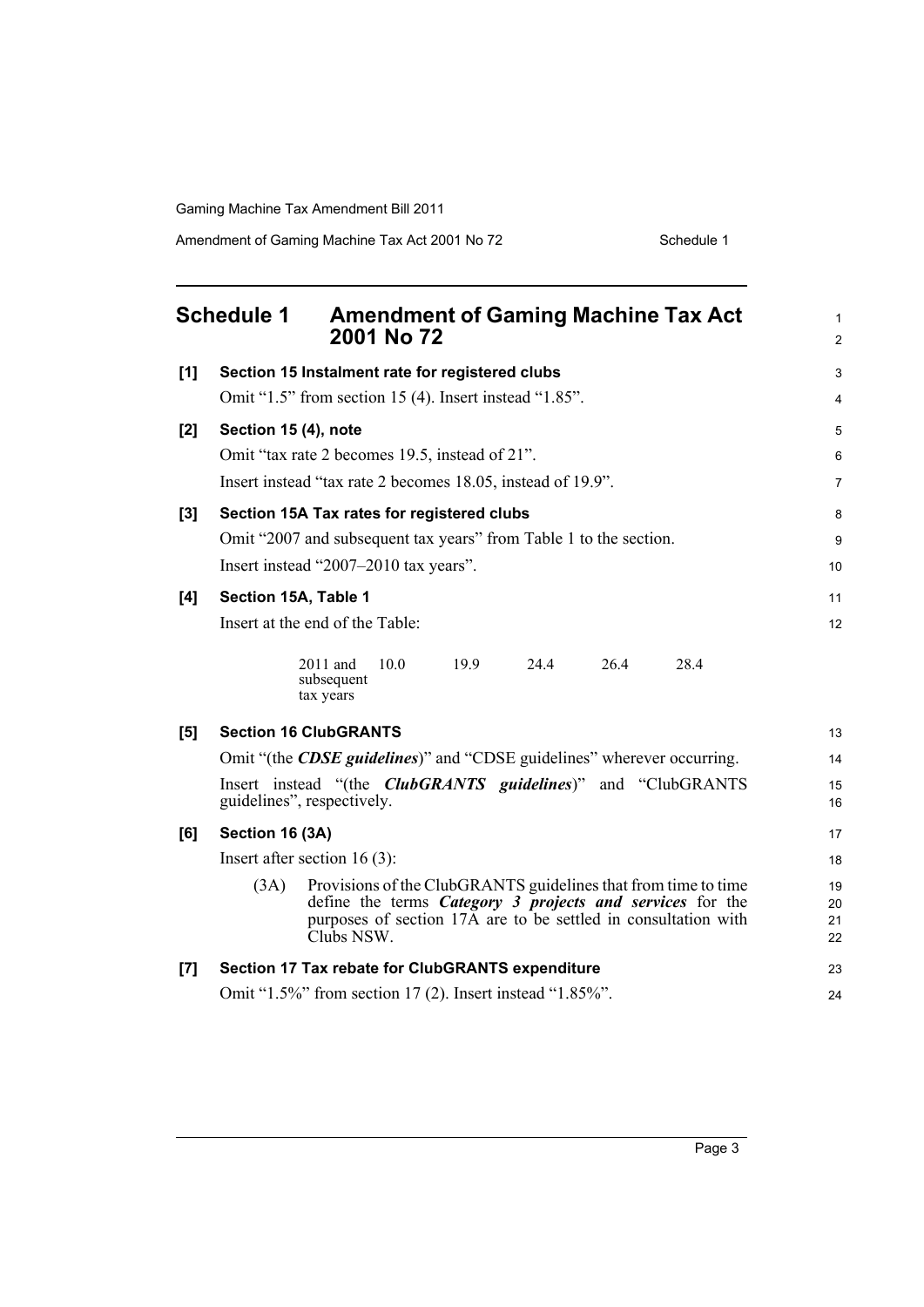Schedule 1 Amendment of Gaming Machine Tax Act 2001 No 72

| [8]    |                                                                                                                                  |     | Section 17 (2), note     |                                                                                                                                                                                                                                                                                                                               | 1                                               |
|--------|----------------------------------------------------------------------------------------------------------------------------------|-----|--------------------------|-------------------------------------------------------------------------------------------------------------------------------------------------------------------------------------------------------------------------------------------------------------------------------------------------------------------------------|-------------------------------------------------|
|        |                                                                                                                                  |     |                          | Insert after section $17(2)$ :<br>Note. The combined effect of this subsection and the operation of<br>section 17A (5) (that forwards 0.4% of the prescribed profits of each<br>registered club to the ClubGRANTS Fund on behalf of clubs) is that the<br>effective tax rebate rate is 2.25%.                                 | $\overline{2}$<br>$\mathfrak{S}$<br>4<br>5<br>6 |
| [9]    |                                                                                                                                  |     | Section 17 (3) and (4)   |                                                                                                                                                                                                                                                                                                                               | 7                                               |
|        | Omit "CDSE Local Committee", "CDSE guidelines" and "CDSE Local<br><b>Committee</b> " wherever occurring.                         |     |                          |                                                                                                                                                                                                                                                                                                                               | 8<br>9                                          |
|        | Insert instead<br>"ClubGRANTS<br>Local<br>Committee", "ClubGRANTS<br>guidelines" and "ClubGRANTS Local Committee", respectively. |     |                          |                                                                                                                                                                                                                                                                                                                               |                                                 |
| $[10]$ | <b>Section 17A</b>                                                                                                               |     |                          |                                                                                                                                                                                                                                                                                                                               | 12                                              |
|        |                                                                                                                                  |     | Insert after section 17: |                                                                                                                                                                                                                                                                                                                               | 13                                              |
|        | 17A                                                                                                                              |     |                          | <b>ClubGRANTS Fund</b>                                                                                                                                                                                                                                                                                                        | 14                                              |
|        |                                                                                                                                  | (1) |                          | There is established in the Special Deposits Account an account<br>to be called the ClubGRANTS Fund <i>(the Fund)</i> .                                                                                                                                                                                                       | 15<br>16                                        |
|        |                                                                                                                                  | (2) |                          | The Fund is to be administered by the Director-General of the<br>Department of Trade and Investment, Regional Infrastructure<br>and Services.                                                                                                                                                                                 | 17<br>18<br>19                                  |
|        |                                                                                                                                  | (3) |                          | The following is to be paid into the Fund:                                                                                                                                                                                                                                                                                    | 20                                              |
|        |                                                                                                                                  |     | (a)                      | money paid into the Fund under subsections $(5)$ and $(6)$ ,                                                                                                                                                                                                                                                                  | 21                                              |
|        |                                                                                                                                  |     | (b)                      | money advanced to the Fund by the Treasurer,                                                                                                                                                                                                                                                                                  | 22                                              |
|        |                                                                                                                                  |     | (c)                      | the interest and any other amounts from time to time<br>accruing from the investments of the Fund,                                                                                                                                                                                                                            | 23<br>24                                        |
|        |                                                                                                                                  |     | (d)                      | other money required or permitted to be paid into the Fund<br>by or under this or any other Act.                                                                                                                                                                                                                              | 25<br>26                                        |
|        |                                                                                                                                  | (4) |                          | There is payable from the Fund:                                                                                                                                                                                                                                                                                               | 27                                              |
|        |                                                                                                                                  |     | (a)                      | expenditure approved by the Minister administering the<br><i>Registered Clubs Act 1976</i> to support and develop, by way<br>of grant, large scale projects or services associated with<br>sport, health or community infrastructure that are defined<br>in the ClubGRANTS guidelines as Category 3 projects and<br>services, | 28<br>29<br>30<br>31<br>32<br>33                |
|        |                                                                                                                                  |     | (b)                      | administrative expenses incurred in relation to the Fund,                                                                                                                                                                                                                                                                     | 34                                              |
|        |                                                                                                                                  |     | (c)                      | money that is directed to be paid from the Fund by or under<br>this or any other Act.                                                                                                                                                                                                                                         | 35<br>36                                        |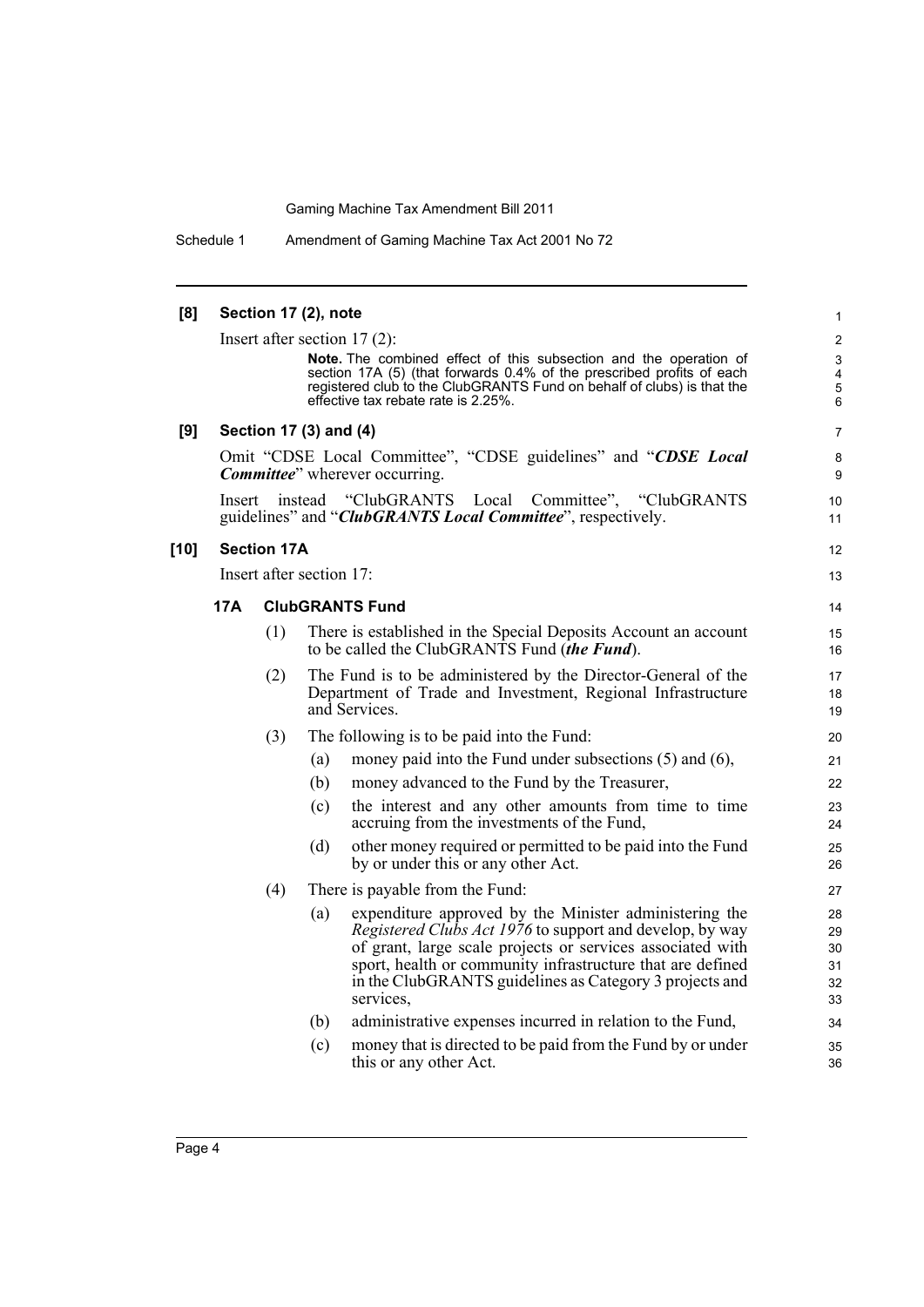#### Amendment of Gaming Machine Tax Act 2001 No 72 Schedule 1

|        | (5)                                                   | There is to be paid, without further appropriation than this Act,<br>into the Fund out of the Consolidated Fund, within 1 month after<br>the end of each tax year for registered clubs, an amount equal to<br>0.4% of the prescribed profits of each registered club during the<br>tax year. | $\mathbf{1}$<br>$\overline{2}$<br>3<br>4<br>5 |
|--------|-------------------------------------------------------|----------------------------------------------------------------------------------------------------------------------------------------------------------------------------------------------------------------------------------------------------------------------------------------------|-----------------------------------------------|
|        | (6)                                                   | A registered club may pay amounts of money into the Fund.                                                                                                                                                                                                                                    | 6                                             |
|        | (7)                                                   | In this section, <i>prescribed profits</i> has the same meaning as in<br>section 17.                                                                                                                                                                                                         | 7<br>8                                        |
| $[11]$ |                                                       | Schedule 1, heading                                                                                                                                                                                                                                                                          | 9                                             |
|        | (CDSE) Scheme".                                       | <b>Omit "guidelines on Community Development and Support Expenditure</b>                                                                                                                                                                                                                     | 10<br>11                                      |
|        |                                                       | Insert instead "ClubGRANTS guidelines".                                                                                                                                                                                                                                                      | 12                                            |
| $[12]$ | Schedule 1, clause 1 (b), note                        |                                                                                                                                                                                                                                                                                              |                                               |
|        |                                                       | Insert after clause $1$ (b):                                                                                                                                                                                                                                                                 | 14                                            |
|        |                                                       | Note. The effect of section 17 (2) of the Act and this clause is that a<br>registered club may not claim a tax rebate for amounts applied to<br>Category 2 projects and services that exceed 1.1% of the prescribed<br>profits of the club.                                                  | 15<br>16<br>17<br>18                          |
| $[13]$ |                                                       | Schedule 1, clauses 3 (Community priorities identified by ClubGRANTS<br>Local Committees), 4 and 5                                                                                                                                                                                           | 19<br>20                                      |
|        |                                                       | Omit "CDSE" wherever occurring. Insert instead "ClubGRANTS".                                                                                                                                                                                                                                 | 21                                            |
| $[14]$ | <b>Schedule 2 Savings and transitional provisions</b> |                                                                                                                                                                                                                                                                                              |                                               |
|        |                                                       | Insert at the end of clause $1(1)$ :                                                                                                                                                                                                                                                         | 23                                            |
|        |                                                       | Gaming Machine Tax Amendment Act 2011                                                                                                                                                                                                                                                        | 24                                            |
| $[15]$ | Schedule 2, Part 5                                    |                                                                                                                                                                                                                                                                                              |                                               |
|        |                                                       | Insert at the end of the Schedule:                                                                                                                                                                                                                                                           | 26                                            |
|        | Part 5                                                | Provisions consequent on enactment of<br><b>Gaming Machine Tax Amendment Act 2011</b>                                                                                                                                                                                                        | 27<br>28                                      |
|        | 8                                                     | <b>Definition</b>                                                                                                                                                                                                                                                                            | 29                                            |
|        |                                                       | In this Part, amending Act means the Gaming Machine Tax<br>Amendment Act 2011.                                                                                                                                                                                                               | 30<br>31                                      |